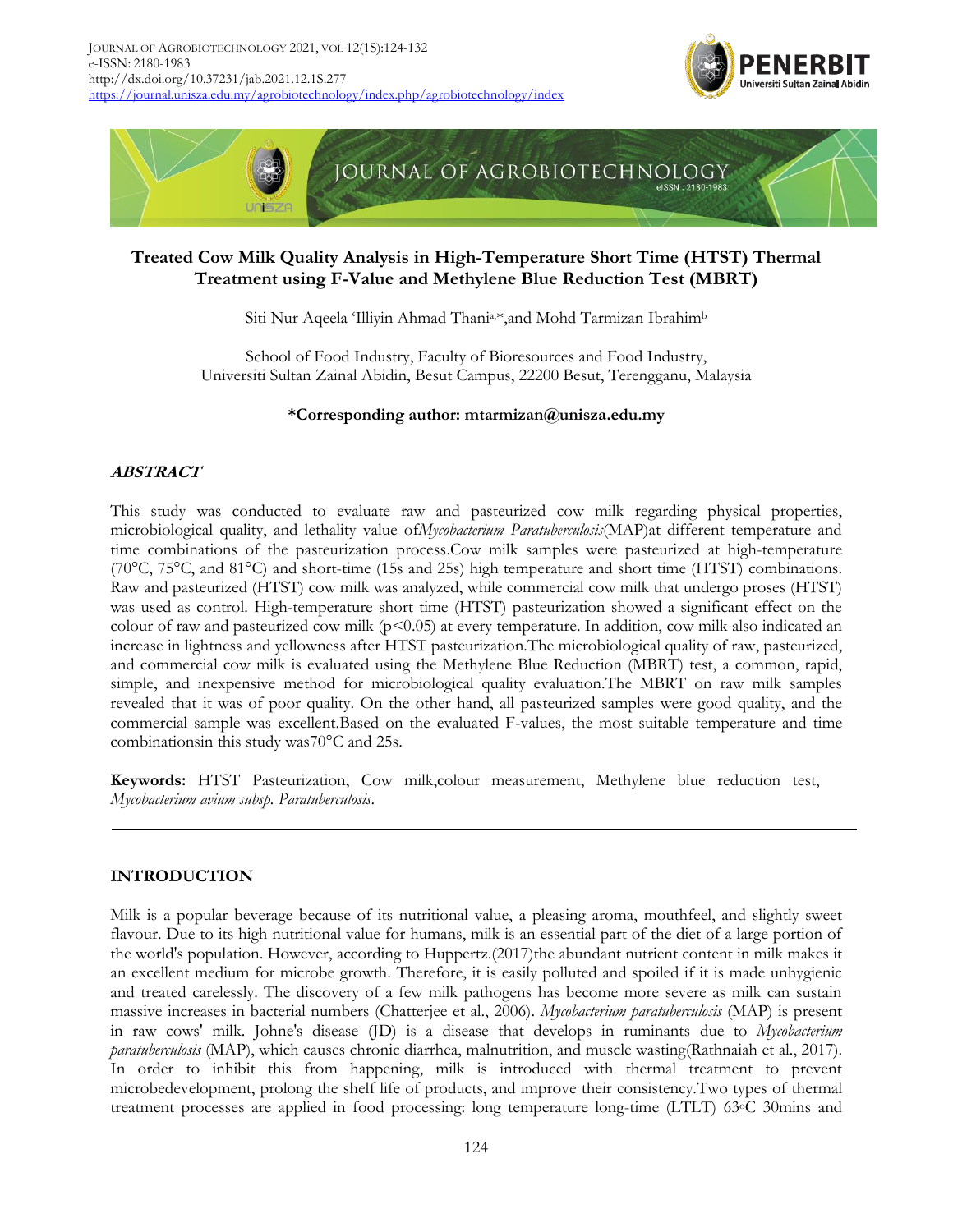high-temperature short time (HTST)72°C 15s pasteurization. LTLT pasteurization is also known as batch pasteurization, where the milk is heated up to a temperature of 63°C for 30 min. Meanwhile, HTST pasteurization is more familiar with continuous and flash pasteurization and high-temperature short-time combinations (Deak, 2014).

Milk pasteurization did not become popular until the late 1800s. Back then, milk used to be a famous carrier of tuberculosis. Pasteurization that Louis Pasteur discovers is then applied to milk, and it is still the most crucial step in the milk processing operation. Pasteurization of milk is usually carried out at a temperature below boiling point. This is because casein micelles will become irreversibly accumulated (or "curdle") at very high temperatures (Deak, 2014). The low-temperature long time (LTLT) process, known as batch pasteurization, was the first pasteurization process that can destroy tuberculosis pathogen. Vat pasteurizer is used in the batch pasteurization process. The product needs to be heated up to 62- 64 °C for 30 minutes and quickly cooled after that. Thermal shock occurs to microorganisms when the product is suddenly cooled. In a refrigerated condition, vat pasteurized products have a shelf life of about 2-3 weeks (Sebastian, 2019).

HTST has been applied in the industry for large-scale milk handlers. It is also known as flash pasteurization. Pasteurization kills harmful microorganisms, including bacteria, viruses, protozoa, moulds, and yeasts in milk products to lower microbial content and to ensure a safe product for consumers (Zwirner, 2016).HTST pasteurization consists of stainless-steel heat exchanger plates with product flowing on one side and heating media flowing on the opposite side to heat milk at least temperatures (72°C) for at least 15 seconds and then follow by rapid cooling.

Despite the fact that almost all psychrotrophic bacteria are destroyed during the pasteurization at temperature 72°C and time 15 s, some microbes survive before the expected expiry date, which could encourage the spoilage of pasteurized milk (Zwirner, 2016).The milk's colour can be detected and used to indicate the changes in the milk's physicochemical properties. This study aims to evaluate the influence of temperature and holding time on the color of cow milk and to determine the microbiological quality of raw and pasteurized milk. Additionally, we want to find suitable process conditions from the suggested time-temperature combinations based on the evaluated results.

## **MATERIALS AND METHODS**

## **Materials**

Raw cow milk purchased from the local market in Besut, Terengganu, was quickly stored in a sterilized glass bottle at a storage temperature ( $\leq$  -18 °C) before further analysis. One litre of raw cow milk was treated with High-Temperature Short Time (HTST) at 70°C, 75°C, or 81°C for 15s or 25s. This experimental design limitation was overcome by imitating a vat pasteurizer,as shown in Fig 1 under the HTST process condition. First, 100ml raw cow milk is added into a beaker and was heated using a hot plate. Then, a thermometer is used to monitor the changes in the temperature, and a magnetic stirrer has added the beaker to mimic the agitation in vat pasteurization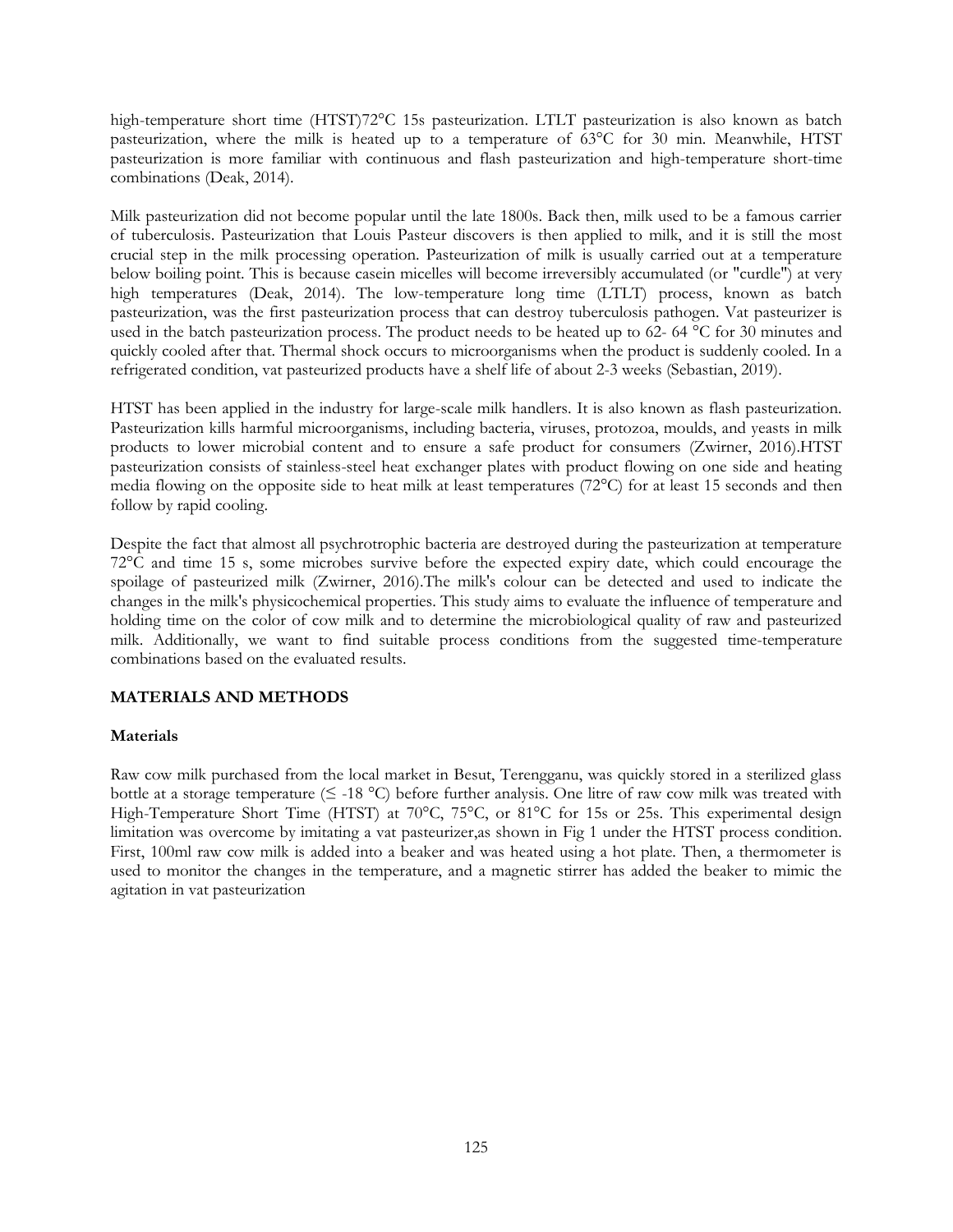

**Fig 1:** Pasteurization of Cow milk

#### **Colour Analysis**

The colour of the milk sample was determined using a colourimeter (Chroma Meter CR-400 (Konica Minolta, Japan). The colour measurement of the sample was carried out to study the  $L^*$  (lightness),  $a^*$  (red-green), and b\* (yellow-blue) values. The colour of the samples was examined using the following equations (Gul et al., 2018):

chroma (C\*ab):

$$
C^*ab = \sqrt{a^{*2} + b^{*2}}
$$
 Eqn. 1

Whiteness index (WI):

$$
WI = 100 - \sqrt{(100 - L^*)^2 + a^{*2} + b^{*2}}
$$
 Eqn.2

### **Methylene Blue Reduction Test**

Methylene blue reduction test (MBRT) test in which the blue colour of a dye solution added to milk starts to decolourize as the milk's oxygen is reduced by microbial activity. The faster the milk is discoloured, the lower the bacteriological content is considered to be. All glassware and cap should be sterilized in an autoclave or boiling water, and all glassware should be free from chemicals. First, 10 ml of milk sample is added to a clean, dry test tube. Then, 1 ml of MBRT dye solution is added to the test tube. The test tube is covered using a cap and put in a water bath that needs to maintain the temperature at  $37\pm1$ <sup>o</sup>C. The time required to record at this stage as the incubation phase has started. When only a faint blue ring (about 5mm) remains at the top of the test tube, the decolourization process is considered complete (Anwer et al., 2018).It is considered complete when the blue colour of the dye solution added which is shown in Fig 2, to the milk decolorizes.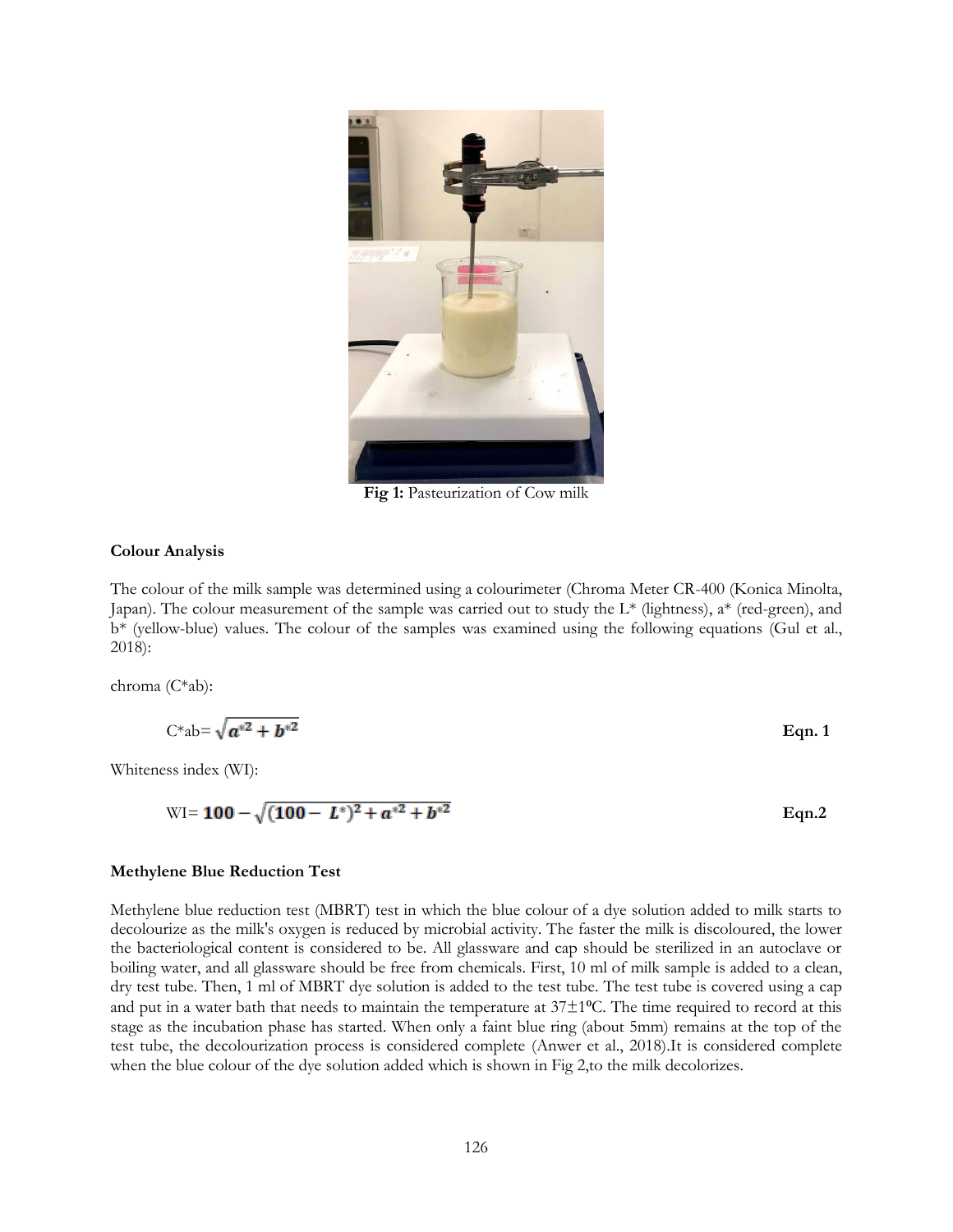### **Lethality value (F-value)**

Lethality value or pasteurization value (F-value) is when the number of minutes needed under the specified condition destroys a population of microorganisms in a given food. Usually, 12 D-value is set for F-value. It allows a theoretical reduction in the 12-log cycle of the most heat-sensitive mesophilic spore species in a can of food (Pharmastate Blog, 2017). Providing that the F-value at Tref and the z value are known, then the F value at the required temperature, T, can be calculated using Eqn3 below:

$$
F = dt \sum 10 \frac{T - T_{ref}}{z}
$$
 Eqn.3

#### **Statistical Analysis**

All of the laboratory tests were carried out in triplicate. The effects of temperature, holding time, and interaction on raw and pasteurized cow milk samples were evaluated using a two-factor factorial randomized design (3 temperatures 2 holding durations) with repeated measures. The data were analyzed using one-way ANOVA and Duncan's multiple ranges to test whether there was a significant difference at the P<0.05 level and using the SPSS 13.0 software (Statistical Package for the Social Sciences) (Zakaria et al., 2020).

### **RESULTS AND DISCUSSION**

### **Colour Analysis**

The colour results of raw, pasteurized, and commercial cow milk are presented in Table 1. There was a significant effect (p<0.05) of the HTST pasteurization process in every temperature on the colour of cow milk in terms of L\*(lightness), a\*(redness), and b\*(yellowness). Pasteurized cow milk at 81 °C (25s) showed a higher  $L^*$  and  $b^*$  value but a lower a<sup>\*</sup> value compared to raw and commercial cow milk. Our result was in agreement with the study of Chugh et al. (2014) that the milk increased in  $L^*$  value and  $b^*$  value after hightemperature short time (HTST) pasteurization process. HTST treatments slightly increased the L\* (lightness) value of all samples because of the increasing number of dispersed components generated by the denaturation of milk proteins at high temperatures. Devi et al. (2015)stated that during thermal processing, the colour lightness of milk increases. This is due to the denaturation of b-lactoglobulin and its conjugation to j-casein.

| <b>Table 1:</b> The colour value of cow think samples |                                |                                |                               |                               |                               |  |
|-------------------------------------------------------|--------------------------------|--------------------------------|-------------------------------|-------------------------------|-------------------------------|--|
| Sample                                                | $\mathbf{I}^*$                 | $a^*$                          | h*                            |                               | WT.                           |  |
| Raw milk                                              | $72.76 \pm 0.58$ <sup>d</sup>  | $-2.48 \pm 0.01^{\circ}$       | $8.91 \pm 0.03$ d             | $6.40 \pm 0.91$ <sup>d</sup>  | $72.01 \pm 0.73$ <sup>e</sup> |  |
| Commercial                                            | $76.90 \pm 0.77$ c             | $-3.42 \pm 0.31$ <sub>bc</sub> | $7.00 \pm 0.69$ bcd           | $7.79 \pm 0.74$ bc            | $75.61 \pm 0.53$ c            |  |
| $70^{\circ}C(15s)$                                    | $73.57 \pm 0.06$ bc            | $-3.00 \pm 0.07$ <sup>ab</sup> | $6.39 \pm 0.36$ <sup>cd</sup> | $7.06 \pm 0.32$ <sup>ab</sup> | $72.64 \pm 0.14$ de           |  |
| $70^{\circ}$ C (25s)                                  | 74.16±0.64 <sup>b</sup>        | $-3.19 \pm 0.88$ <sup>ab</sup> | $6.77 \pm 0.29$ cd            | $7.51 \pm 0.61$ <sup>ab</sup> | $73.09 \pm 0.69$ <sup>d</sup> |  |
| $75\textdegree C (15s)$                               | $77.26 \pm 0.12$ c             | $-3.57 \pm 0.87$ bc            | $7.00 \pm 0.74$ bcd           | $7.89 \pm 0.78$ bc            | $75.92 \pm 0.21$ c            |  |
| $75\textdegree C (25s)$                               | $77.84 \pm 0.67$ c             | $-3.85\pm0.08$ bc              | $6.77 \pm 0.29$ bc            | $8.18 \pm 0.81$ bc            | $76.37 \pm 0.69$ cd           |  |
| $81^{\circ}C(15s)$                                    | 79.07±0.89b                    | $-3.87 \pm 0.15$ bc            | $8.01 \pm 0.01$ <sup>ab</sup> | $8.90 \pm 0.08$ <sub>ab</sub> | $77.25 \pm 0.84$              |  |
| $81^{\circ}C(25s)$                                    | $94.68 \pm 0.190$ <sup>a</sup> | $-4.28 \pm 0.16$ c             | $8.91 \pm 0.03$ <sup>a</sup>  | $9.88 \pm 0.04$ <sup>a</sup>  | $88.77 \pm 0.08^{\circ}$      |  |

**Table 1:** The colour value of cow milk samples

C, chroma; WI, whiteness index. Values are means ± standard deviation. Mean within the same column with different letters are different at P < 0.05.

Aside from other necessary nutrients, milk is also a good source of carotenoids. According to recent research byUllah Rahat et al. (2017), carotene is present in cow milk but not in buffalo, goat, or ewe milk (Ullah Rahat et al., 2017). Carotenoids can also cause the fat globules in milk to turn yellow. The b\* value also shown increasing, which indicates the yellowness in pasteurized milk after heat treatment. This could be due to heat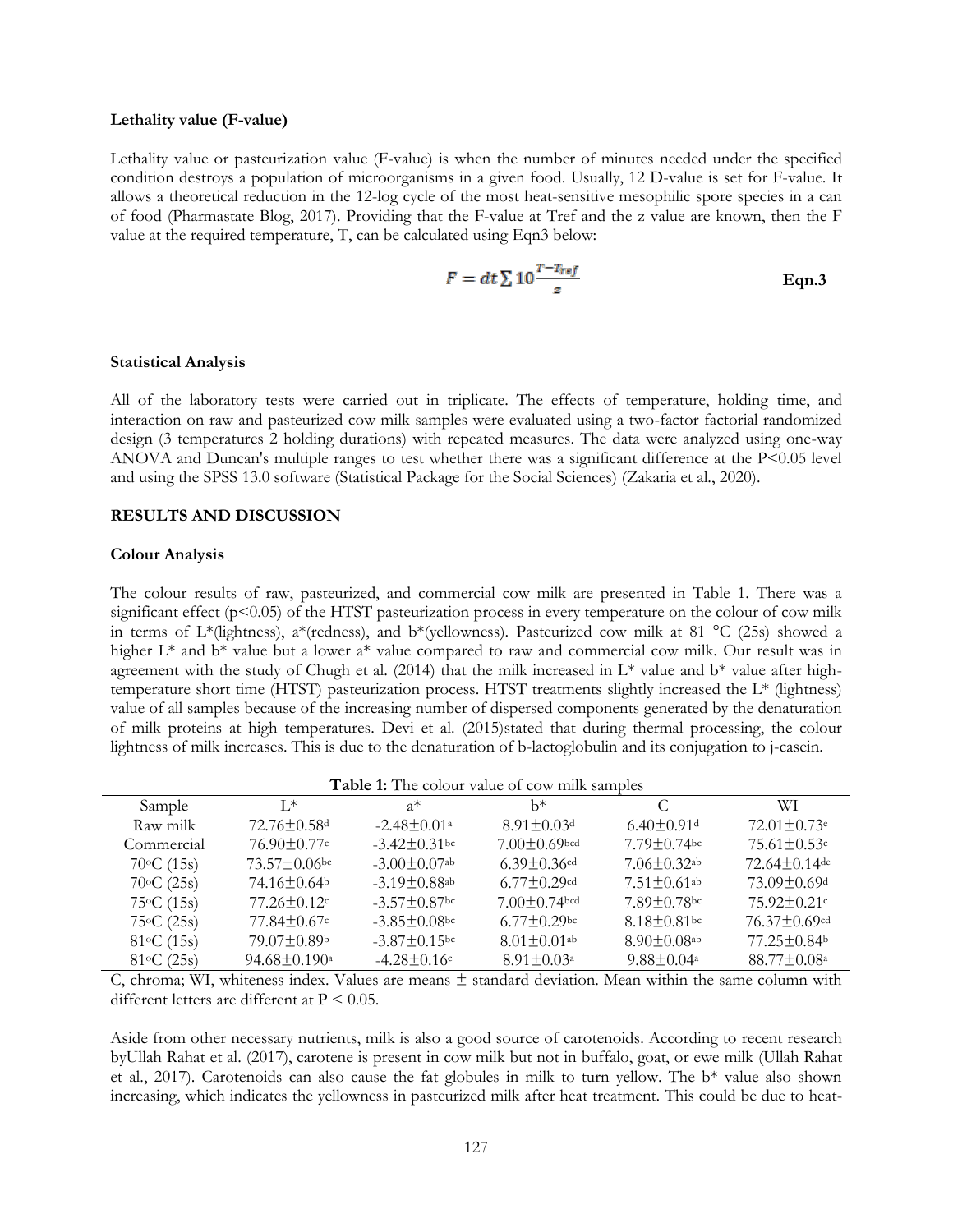induced browning interactions between lactose and amino acids in milk. In milk, the two primary browning reactants are lactose and casein.Chroma (C\*) indicates the colour sensation. When colour is fully saturated, it is regarded to be in its purest form(Gul et al., 2018). The lower the chroma value the less pure the colour, which is much closer to the white colour. That makes the result in Table 1 in line with the concept of chroma, as chroma value increaseds, from temperature 70 °C to 81 °C.

## **Methylene Blue Reduction test**

This method is not very accurate in detecting the contamination of dairy products. Thus, this method needs to be used in combination with any other methods to evaluatebacteria quality of the milk. Table 2 shows grading of milk samples based on methylene-blue reduction test in different milk samples. The quality of raw pasteurized and commercial milk sample is shown in Table 3, depiciting the decolorizing time and grading of milk samples.

**Table 2:** Grading of milk samples based on methylene-blue reduction test in different milk samples

| <b>Quality of milk</b> | Decolourization time    |  |  |
|------------------------|-------------------------|--|--|
| Excellent              | More than 8 h           |  |  |
| Good                   | Between 6 hours and 8 h |  |  |
| Fair                   | Between 2 to 6 h        |  |  |
| Poor                   | Less than 2 h           |  |  |

Source:Anwer et al. (2018)

**Table 3:**Decolorizing time and grading of cow milk samples

| Sample                               | Decolourization time (h) | Grade     |
|--------------------------------------|--------------------------|-----------|
| Raw milk                             | 1:37                     | Poor      |
| Commercial                           | 12:43                    | Excellent |
| Treatment $1\,70\textdegree C$ (15s) | 6:10                     | Good      |
| Treatment $270^{\circ}$ C (25s)      | 6:27                     | Good      |
| Treatment $375^{\circ}$ C (15s)      | 6:46                     | Good      |
| Treatment $475\textdegree$ C (25s)   | 6:53                     | Good      |
| Treatment $581\textdegree$ C (15s)   | 7:28                     | Good      |
| Treatment $681\textdegree$ C (15s)   | 7:44                     | Good      |

MBRT performed on the raw milk revealed that it had poor quality. It decolourized within two hours during the methylene blue reduction test and was classified as class 4 milk. Chatterjee et al. (2006) stated that raw milk may have a larger number of microorganisms, most likely due to animal contamination. During milking, collection, and transport procedures, the milk may get contaminated with various organisms due to direct or indirect contact with any source of external contaminants. Direct physical contact of milk can be with surfaces that are not properly cleaned, such as milking utensils, teats and also it could be from the milk handler's hand. Furthermore, environmental factors such as design, cleanliness of the building, and water supply probably contribute to milk contamination. Besides that, bacterias in fertilizer, soil, and water that are in contact with dairy utensils may contaminate the milk. In terms of pasteurized milk, mostly 100% of the samples were considered good quality. This is due to the destruction of microorganisms during pasteurization.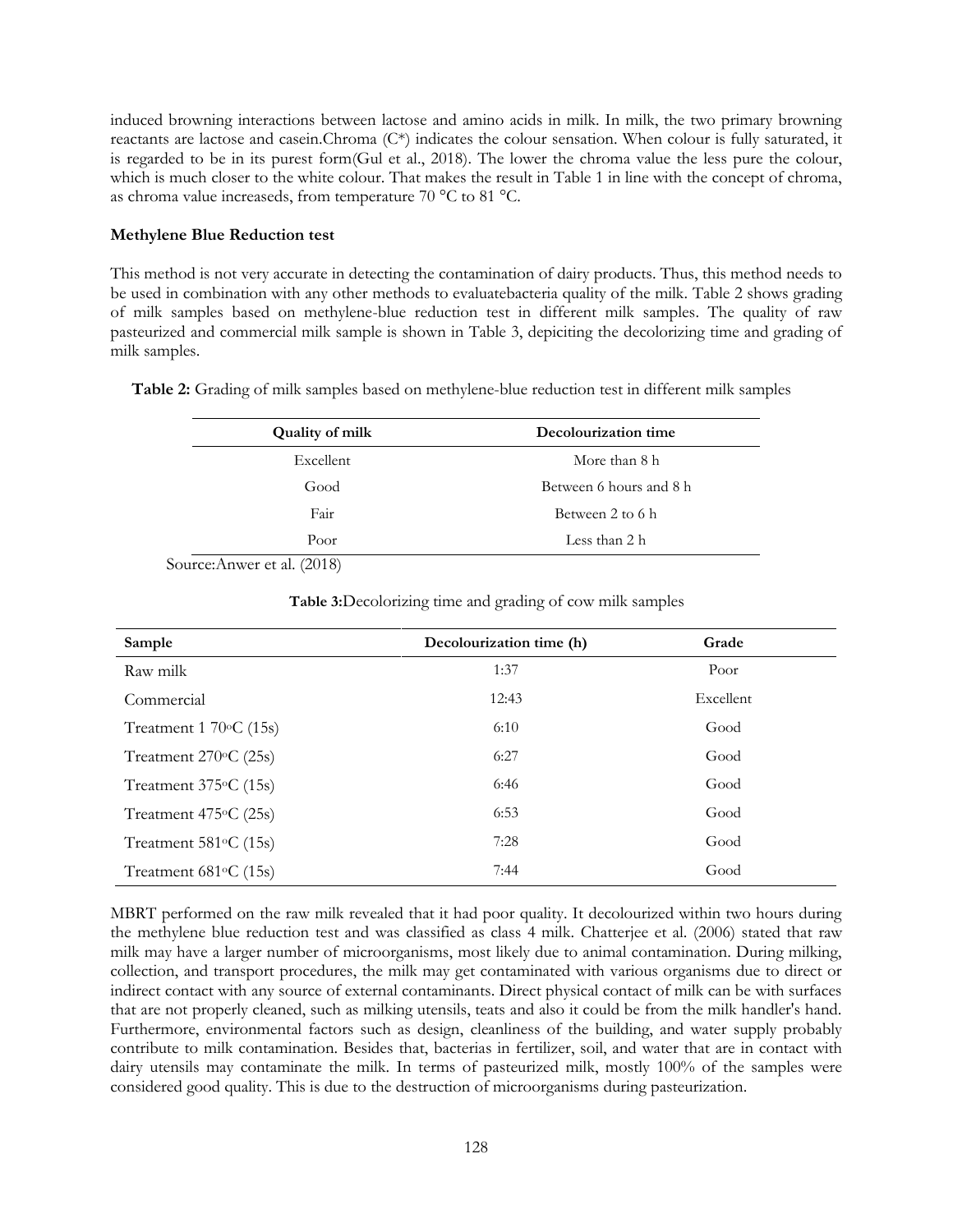

**Fig 2:**Cow milk samples after the addition of Methylene Blue and before decolorization



**Fig 3:**Cow milk samples after the decolorization

## **Lethality**

In dairy manufacturing, milk is subjected to a temperature-time process that will lower the probability of survival of one of the heat-resistant bacteria, *Mycobacterium Paratuberculosis* (MAP), by 12 logs or 12 times Dref for consumer safety consumption.  $12D_{ref}$  is the minimum threshold of attaining a low population of MAP. The D value is proportional to a microorganism's thermal resistance, z. Therefore, the more resistant the microbe is to the heat treatment, the higher the D value. It is shown that the calculation of F value for every temperature achieves the minimum 12 Dref, which is safe for human consumption (Pharmastate Blog, 2017).

Based on the result in Table 5 F value for 70  $^{\circ}$ C (15s and 25s), the most suitable temperature and holding time for cow milk with HTST pasteurization is 70  $\degree$ C 25s. This is because the F values for this treatment was nearest to the approximate value with D value compared with other treatment conditions. This study is in line with Grant et al.(1999)where the inactivation entirely of MAP was more effective with a longer holding time of 25 seconds at 72°C. It was discovered that a longer holding time is more recommended rather than a higher pasteurization temperature to accomplish complete inactivation of (MAP) in cow milk. Other's temperature treatments are not suitable as the huge differences between F value and 12D value, which may lead to deformation of proteins, destruction of vitamins and minerals, and lousymilk taste.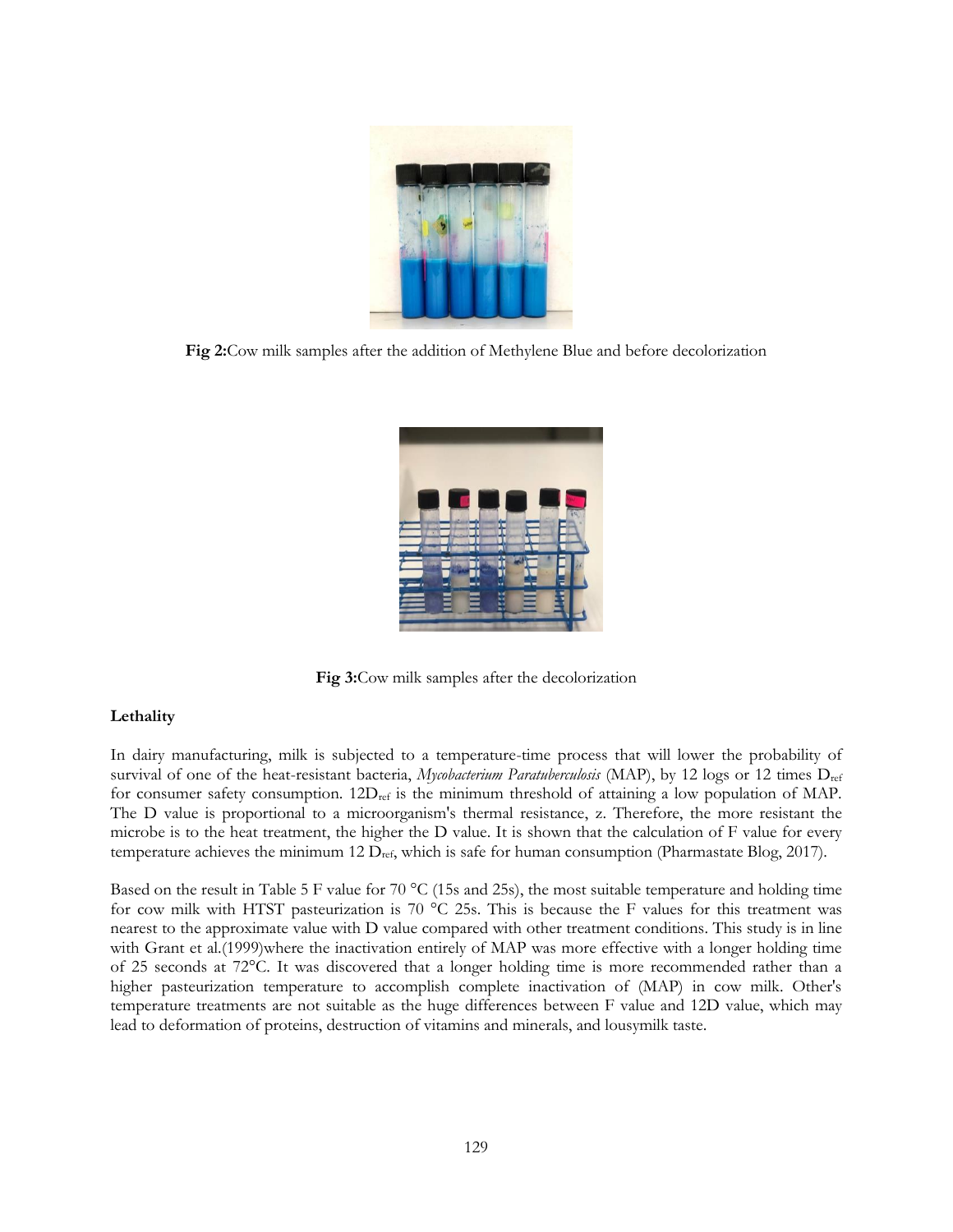| Z-Value $(^{\circ}C)$            | 6.90  | 7.11  | 7.70  | 8.60  |
|----------------------------------|-------|-------|-------|-------|
| D-Value(s) $(70°C (15s))$        | 29.23 | 28.67 | 27.28 | 25.62 |
| D-Value(s) $(70°C (25s))$        | 48.73 | 47.78 | 45.47 | 42.71 |
| D-Value(s) $(75°C (15s))$        |       |       | 15    |       |
| D-Value(s) $(75°C (25s))$        |       |       | 25    |       |
| D-Value(s) $(81^{\circ}C (15s))$ |       |       | 15    |       |
| D-Value(s) $(81°C (25s))$        |       |       | 25    |       |

Table 4:D value for 70 °C,75 °C, 81 °C (15s and 25s)used for lethality calculation (F-value)

 $T_{ref}$ =72°CT=70 °C

Source of Z-Value:Sung & Collins, (1998)

**Table 5:**Lethality value for 70 °C (15s and 25s)

| Z-Value $(^{\circ}C)$            | 6.90    | 7.11    | 7.70    | 8.60    |
|----------------------------------|---------|---------|---------|---------|
| 12 D value $(70\degree C (15s))$ | 350.85  | 344.01  | 327.35  | 307.49  |
| F-Value $(70°C (15s))$           | 1130.48 | 1137.92 | 1158.63 | 1189.56 |
| 12 D value $(70\degree C (25s))$ | 584.76  | 573.34  | 545.58  | 512.48  |
| F-Value $(70°C (25s))$           | 1064.69 | 1071.72 | 1091.13 | 1119.75 |

 $T_{ref}$ =70 °C dt= 180s

**Table 6:**Lethality value for, 75 °C (15s and 25s)

| Z-Value $(^{\circ}C)$                                                                                                                                                                                                                                                                                                                                                                                                                                                                             | 6.90   | 7.11   | 7.70   | 8.60   |
|---------------------------------------------------------------------------------------------------------------------------------------------------------------------------------------------------------------------------------------------------------------------------------------------------------------------------------------------------------------------------------------------------------------------------------------------------------------------------------------------------|--------|--------|--------|--------|
| 12 D Value $(75°C (15s))$                                                                                                                                                                                                                                                                                                                                                                                                                                                                         | 180    |        |        |        |
| F-Value $(75°C (15s))$                                                                                                                                                                                                                                                                                                                                                                                                                                                                            | 640.96 | 646.48 | 662.62 | 688.56 |
| 12 D Value $(75^{\circ}C (25s))$                                                                                                                                                                                                                                                                                                                                                                                                                                                                  | 300    |        |        |        |
| F-Value $(75^{\circ}C (25s))$                                                                                                                                                                                                                                                                                                                                                                                                                                                                     | 882.81 | 887.37 | 900.89 | 922.98 |
| TT.<br>$\blacksquare$ $\blacksquare$ $\blacksquare$ $\blacksquare$ $\blacksquare$ $\blacksquare$ $\blacksquare$ $\blacksquare$ $\blacksquare$ $\blacksquare$ $\blacksquare$ $\blacksquare$ $\blacksquare$ $\blacksquare$ $\blacksquare$ $\blacksquare$ $\blacksquare$ $\blacksquare$ $\blacksquare$ $\blacksquare$ $\blacksquare$ $\blacksquare$ $\blacksquare$ $\blacksquare$ $\blacksquare$ $\blacksquare$ $\blacksquare$ $\blacksquare$ $\blacksquare$ $\blacksquare$ $\blacksquare$ $\blacks$ |        |        |        |        |

 $T_{\text{ref}}$ =75 °C dt= 180s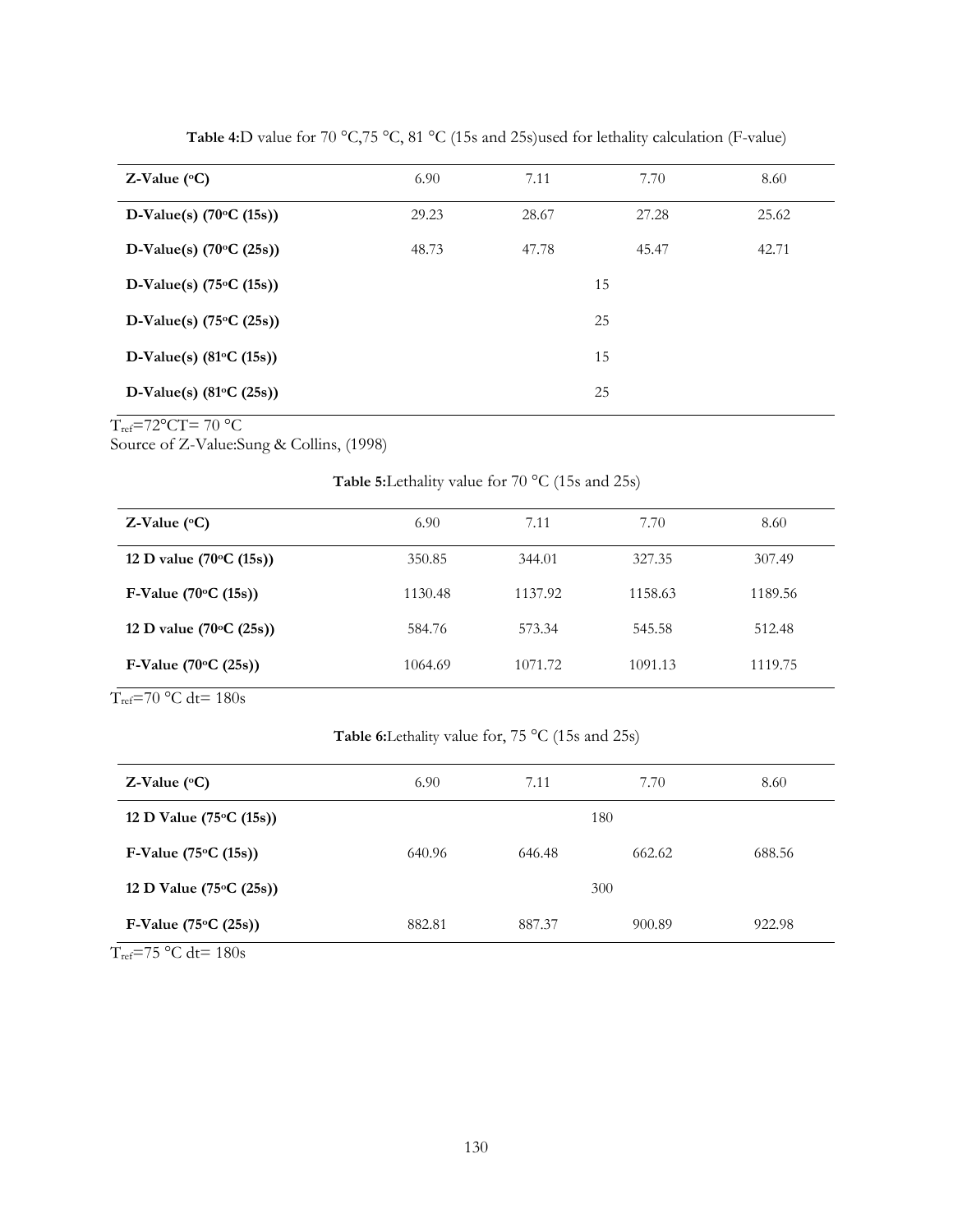| Z-Value $(^{\circ}C)$            | 6.90    | 7.11    | 7.70    | 8.60    |  |
|----------------------------------|---------|---------|---------|---------|--|
| 12 D Value (81 $\circ$ C (15s))  | 180     |         |         |         |  |
| F-Value $(81°C (15s))$           | 951.76  | 958.18  | 975.77  | 1001.56 |  |
| 12 D Value $(75^{\circ}C (25s))$ | 300     |         |         |         |  |
| F-Value $(81°C (25s))$           | 1378.32 | 1381.89 | 1392.49 | 1409.84 |  |

Table 7:Lethality value for, 81 °C (15s and 25s)

 $T_{ref}=81 \text{ °C}$  dt= 180s

### **CONCLUSION**

This study revealed that increasing the temperature caused physical andmicrobiological changes in HTST pasteurized cow milk. The changes in colour and microbiology will lower the product quality and may lead to a decrease in acceptability towards pasteurized commercial cow milk. Furthermore, this study found that raw cow milkhad poor microbiological quality and was potentially harmful to humaningestion. However, it was seen that all pasteurize milk had good quality andwas safe to consume.

### **ACKNOWLEDGMENTS**

The author is very grateful to the supervisor, Mr. MohdTarmizan Bin Ibrahim, family, friends and the laboratory staff for their support, help andcooperation in the study.

#### **REFERENCES**

- Anwer, S. S., Zaki, S. M., Rasul, S. A., Hassan, R. J., Ahmad, I. J., & Qader, A. J. (2018). Detection of Kids milk Quality using Methylene Blue Reduction test. *International Journal of Environment, Agriculture and Biotechnology*, *3*(4), 1450–1456. https://doi.org/10.22161/ijeab/3.4.41
- Chatterjee, S. N., Bhattacharjee, I., Chatterjee, S. K., & Chandra, G. (2006). Microbiological examination of milk in Tarakeswar, India with special reference to coliforms. *African Journal of Biotechnology*, *5*(15), 1383– 1385. https://doi.org/10.4314/ajb.v5i15.43120
- Deak, T. (2014). Thermal Treatment. *Food Safety Management: A Practical Guide for the Food Industry*, 423–442. https://doi.org/10.1016/B978-0-12-381504-0.00017-2
- Devi, A. F., Buckow, R., Singh, T., Hemar, Y., & Kasapis, S. (2015). Colour change and proteolysis of skim milk during high pressure thermal-processing. *Journal of Food Engineering*, *147*(C), 102–110. https://doi.org/10.1016/j.jfoodeng.2014.09.017
- Grant, I., Ball, H., Rowe, M., & G R An T, I. R. (1999). Effect of higher pasteurization temperatures, and longer holding times at 72°C, on the inactivation of Mycobacterium paratuberculosis in milk. In *Letters in Applied Microbiology* (Vol. 28).
- Gul, O., Atalar, I., Mortas, M., & Dervisoglu, M. (2018). Rheological, textural, colour and sensorial properties of kefir produced with buffalo milk using kefir grains and starter culture: A comparison with cows' milk